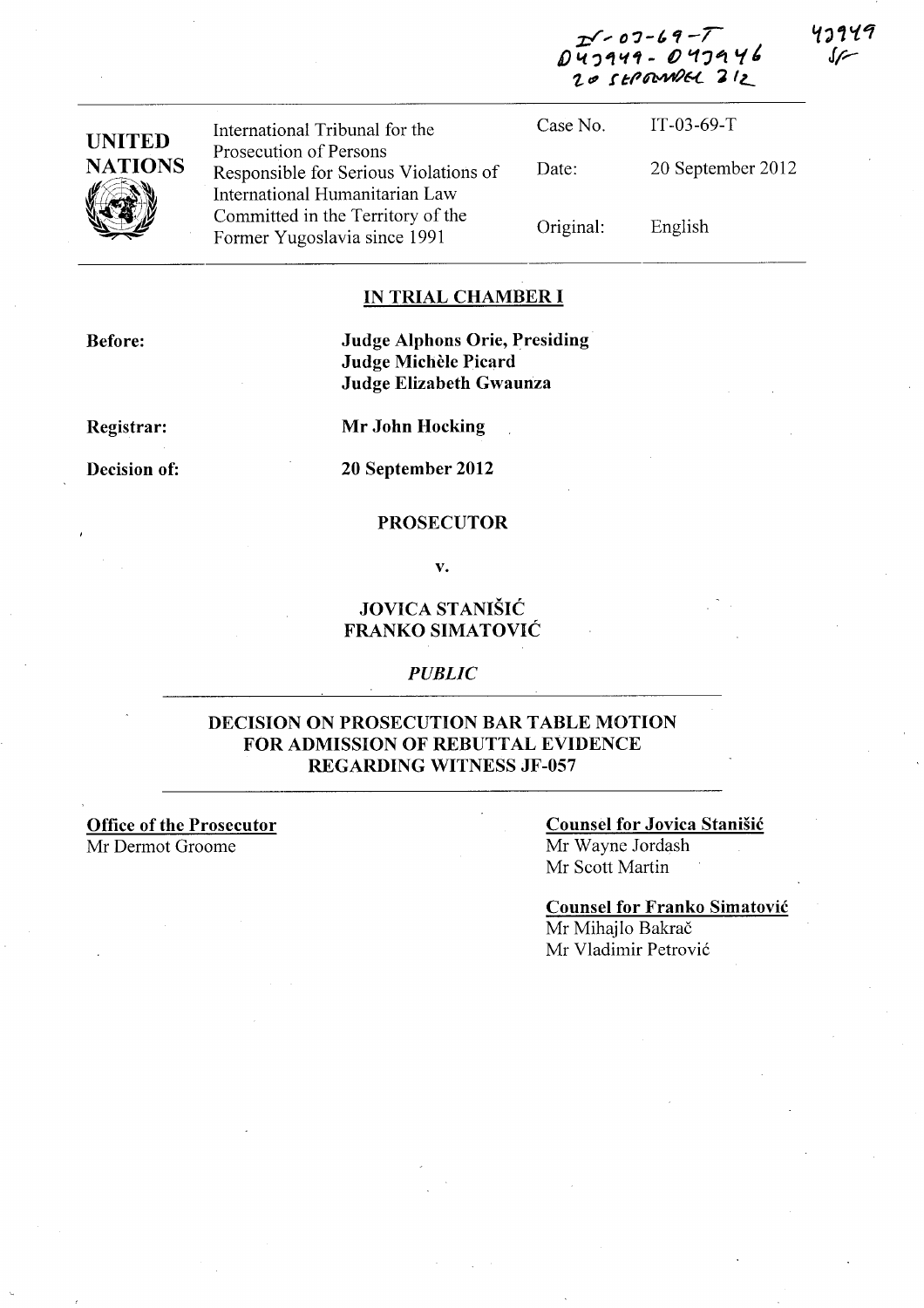## **I. PROCEDURAL HISTORY AND SUBMISSIONS OF THE PARTIES**

1. In November 2010, Witness JF -057 ("Witness") gave evidence before this Chamber. On 4 June 2012, Defence Counsel for Franko Simatović ("Simatović Defence") filed a motion requesting the admission of two letters which the Witness had sent to the Prosecution and Defence Counsel for Jovica Stanišić ("Stanišić Defence") in March  $2012<sup>1</sup>$  The letters contain statements made by the Witness that relate to the Witness's testimony before this Chamber. On 5 July 2012, the Chamber granted the Defence request, and the letters were admitted as D1356 and Dl357  $("Letters").<sup>2</sup>$ 

2. On 2 August 2012, the Prosecution filed a Motion requesting the admission of rebuttal evidence in relation to the Letters ("Motion").<sup>3</sup> It concerns material that the Prosecution submits shows that the evidence of the Witness in the present case is consistent with notes made by the Witness during the events in relation to which the Witness testified ("Notes").<sup>4</sup> The Prosecution further requests the admission of three additional documents which it submits corroborate the Witness's testimony in the present case ("Documents").<sup>5</sup> The Prosecution submits this corroborating evidence is necessary to show that the Witness did not "fabricate" any testimony given before this Chamber in November 2011. <sup>6</sup>

3. On 16 August 2012, the Stanisic Defence filed a response ("Stanisic Response"), opposing the Motion and arguing that the Prosecution has not met the standard for admission for rebuttal evidence from the bar table.<sup>7</sup> It argues that the Prosecution could have reasonably anticipated in 2010 that the Defence would try to present material during their respective cases to impeach the credibility of the Witness.<sup>8</sup> It further submits that the Prosecution should not be allowed to tender rebuttal evidence which has the sole purpose of reinforcing evidence presented during Prosecution's case-in-chief, and refers to the Tribunal's case  $\lambda^2$  law in this respect.<sup>9</sup>

4. On the same day, the Simatović Defence filed its response, also opposing the Motion and similarly arguing that the Prosecution has not met the standard for admission of rebuttal evidence

 $\mathbf{I}$ Simatovi6 Defence Second Bar Table Motion with Confidential Annex, 4 June 2012.

 $\,2$ See First Decision on Simatović Defence Second Bar Table Motion of 4 June 2012, 5 July 2012.

 $\overline{\mathbf{3}}$ Prosecution Motion to Admit Rebuttal Evidence Regarding JF-057 via the Bar Table, 2 August 2012, filed confidentially with Confidential Annexes A, Band C.

Motion, paras 1-6; Motion, Confidential Annexes A (overview of requested pages of the Notes), Confidential  $\overline{4}$ Annex Band C (Notes, discussed individually per page requested).

<sup>5</sup> Motion, para 7; Motion, Confidential Annex A.

<sup>6</sup>  Motion, paras 2, 4.

 $\overline{7}$ Stanišić Defence Response to Prosecution Motion to Admit Rebuttal Evidence Regarding JF-057 via the Bar Table, 16 August 2012.

<sup>8</sup> Stanišić Response, para. 6.

 $\overline{9}$ Stanišić Response, para. 5.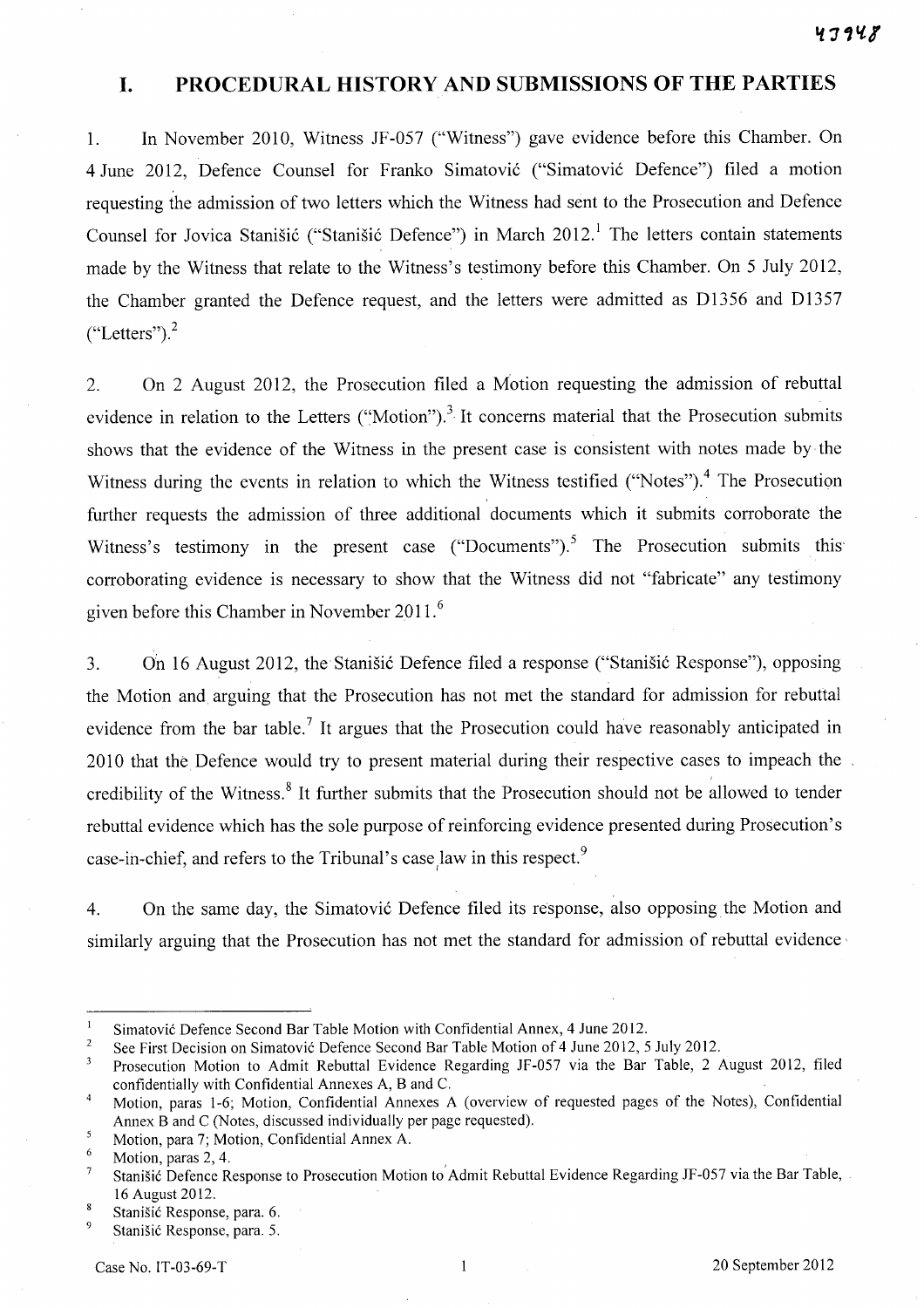from the bar table ("Simatović Response").<sup>10</sup> In addition to the arguments also raised by the Stanišić Defence, <sup>11</sup> the Simatović Defence argues that the materials tendered by the Prosecution "do not constitute a rebuttal of any significant issues arising out of [the Letters]".<sup>12</sup> It also submits that the Prosecution mischaracterized the position of the Witness during the events to which the Witness testified.<sup>13</sup> Lastly, it submits that at least one of the Documents is a summary of an intercept by the Government of Croatia, which the Defence submits it knows nothing about and which in any event has not been presented in an admissible form.<sup>14</sup>

## **H. APPLICABLE** LAW

5. Under Rule 85 (A) of the Tribunal's Rules of Procedure and Evidence ("Rules"), unless otherwise directed by the Trial Chamber in the interests of justice, rebuttal evidence shall be presented after the presentation of evidence of the Defence case. The Appeals Chamber has held that rebuttal evidence must be highly probative and must relate to a significant issue arising directly out of Defence evidence which could not have been reasonably anticipated.<sup>15</sup> The Prosecution cannot call additional evidence merely because its case has been met by certain evidence to contradict it.<sup>16</sup>

6. The Chamber recalls and refers to the applicable law governing the admission of documents from the bar table as set out in its previous decision.<sup>17</sup>

# **Ill. DISCUSSION**

7. The Prosecution argues that the Notes and Documents relate to a significant issue - the credibility of the Witness - arising directly out of Defence evidence which could not have been reasonably anticipated. The Chamber finds there is merit in the Prosecution argument that it could , not reasonably have foreseen that the Witness would send the Letters in March 2012, and what their content would be. It follows that the Prosecution also could not foresee that the Simatović Defence would tender the Letters in evidence during the presentation of its case.

8. By seeking to have the Letters admitted into evidence, the Defence intended to raise serious doubts regarding the credibility of the Witness. The Chamber acknowledges that if the Witness

<sup>&</sup>lt;sup>10</sup> Simatović Defence Response on Prosecution Motion to Admit Rebuttal Evidence Regarding JF-057 via the Bar Table, 16 August 2012.

<sup>&</sup>lt;sup>11</sup> Simatović Response, paras 3-6, 12-15, 20.

<sup>&</sup>lt;sup>12</sup> Simatović Response, paras 7-10.<br> $\frac{13}{13}$  Simatović Beanonse, para 11.

<sup>&</sup>lt;sup>13</sup> Simatović Response, para. 11.

<sup>&</sup>lt;sup>14</sup> Simatović Response, para. 18.

<sup>15</sup>*Prosecutor* v. *Naletilic and Martinovic,* Case No. IT-98-34-A, Judgement, 3 May 2006, para. 258.

 $\frac{16}{17}$  Ibid.

<sup>17</sup> First Decision on Stanisic Defence Bar Table Motion of 17 February 2012, 23 May 2012, paras 9-10.